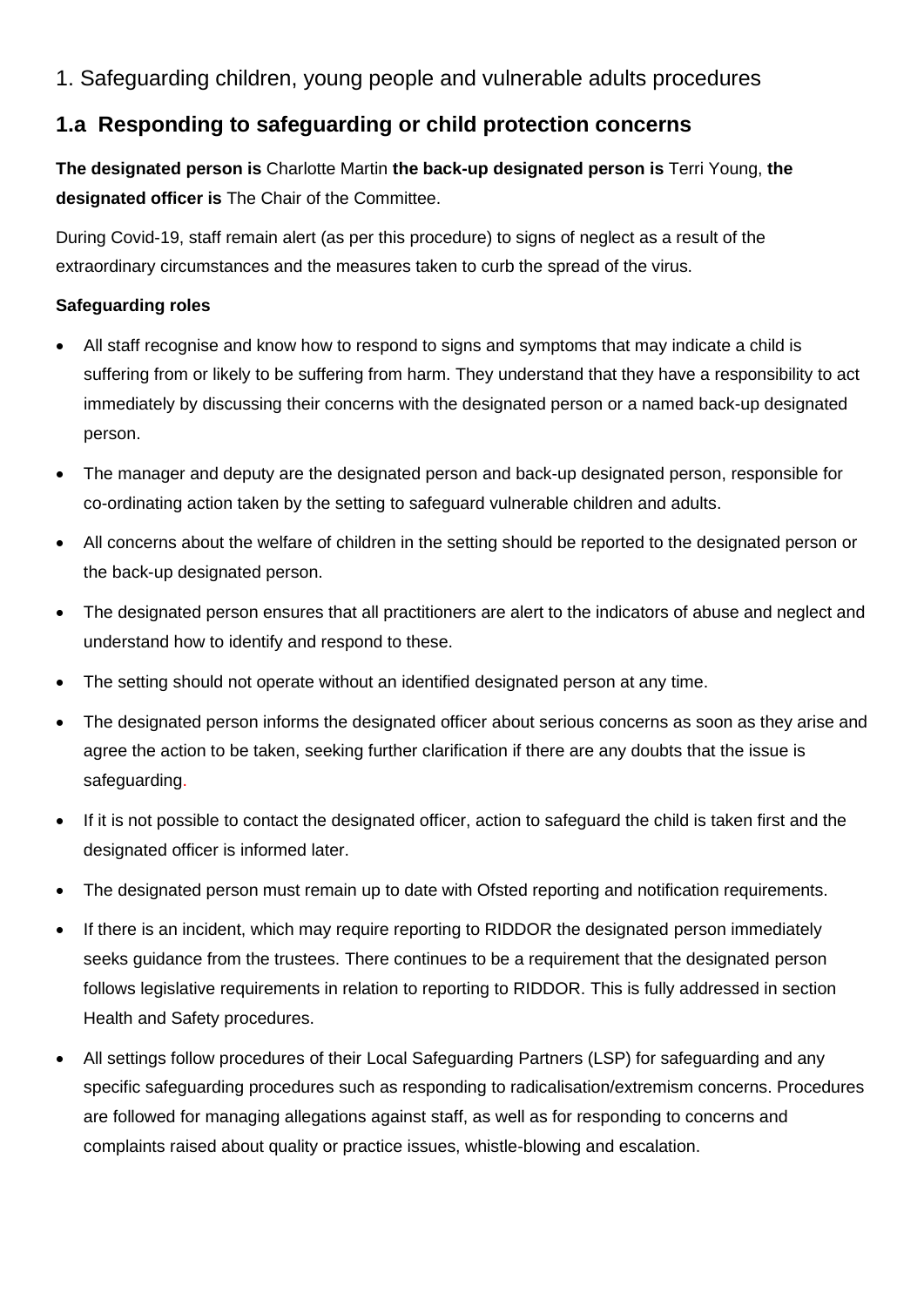### **Responding to marks or injuries observed**

- If a member of staff observes or is informed by a parent/carer of a mark or injury to a child that happened at home or elsewhere, the member of staff makes a record of the information given to them by the parent/carer on the Accident at Home Form, which is kept in the confidential safeguarding file.
- The member of staff advises the designated person as soon as possible if there are safeguarding concerns about the circumstance of the injury.
- If there are concerns about the circumstances or explanation given, by the parent/carer and/or child, the designated person decides the course of action to be taken after reviewing the Child welfare and protection summary and completing Safeguarding incident reporting form.
- If the mark or injury is noticed later in the day and the parent is not present, this is raised with the designated person.
- If the injury is unlikely to have occurred at the setting, the Accident at Home Form is completed this is raised with the parent/carer at the earliest opportunity.
- If there is a likelihood that the injury is recent and occurred at the setting, this is raised with the designated person.
- If there is no cause for further concern, a record is made in the Accident Record, with a note that the circumstances of the injury are not known.
- If the parent believes that the injury was caused at the setting this is still recorded in the Accident Record.

## **Responding to the signs and symptoms of abuse**

- Concerns about the welfare of a child are discussed with the designated person without delay.
- A written record is made of the concern on Safeguarding incident reporting form as soon as possible.
- Concerns that a child is in immediate danger or at risk of significant harm are responded to immediately and if a referral is necessary this is made on the same working day.

#### **Responding to a disclosure by a child**

- When responding to a disclosure from a child, the aim is to get just enough information to take appropriate action.
- The practitioner listens carefully and calmly, allowing the child time to express what they want to say.
- Staff do not attempt to question the child but if they are not sure what the child said, or what they meant, they may prompt the child further by saying *'tell me more about that'* or *'show me again'.*
- After the initial disclosure, staff speak immediately to the designated person. They do not further question or attempt to interview a child.
- If a child shows visible signs of abuse such as bruising or injury to any part of the body and it is age appropriate to do so, the key person will ask the child how it happened.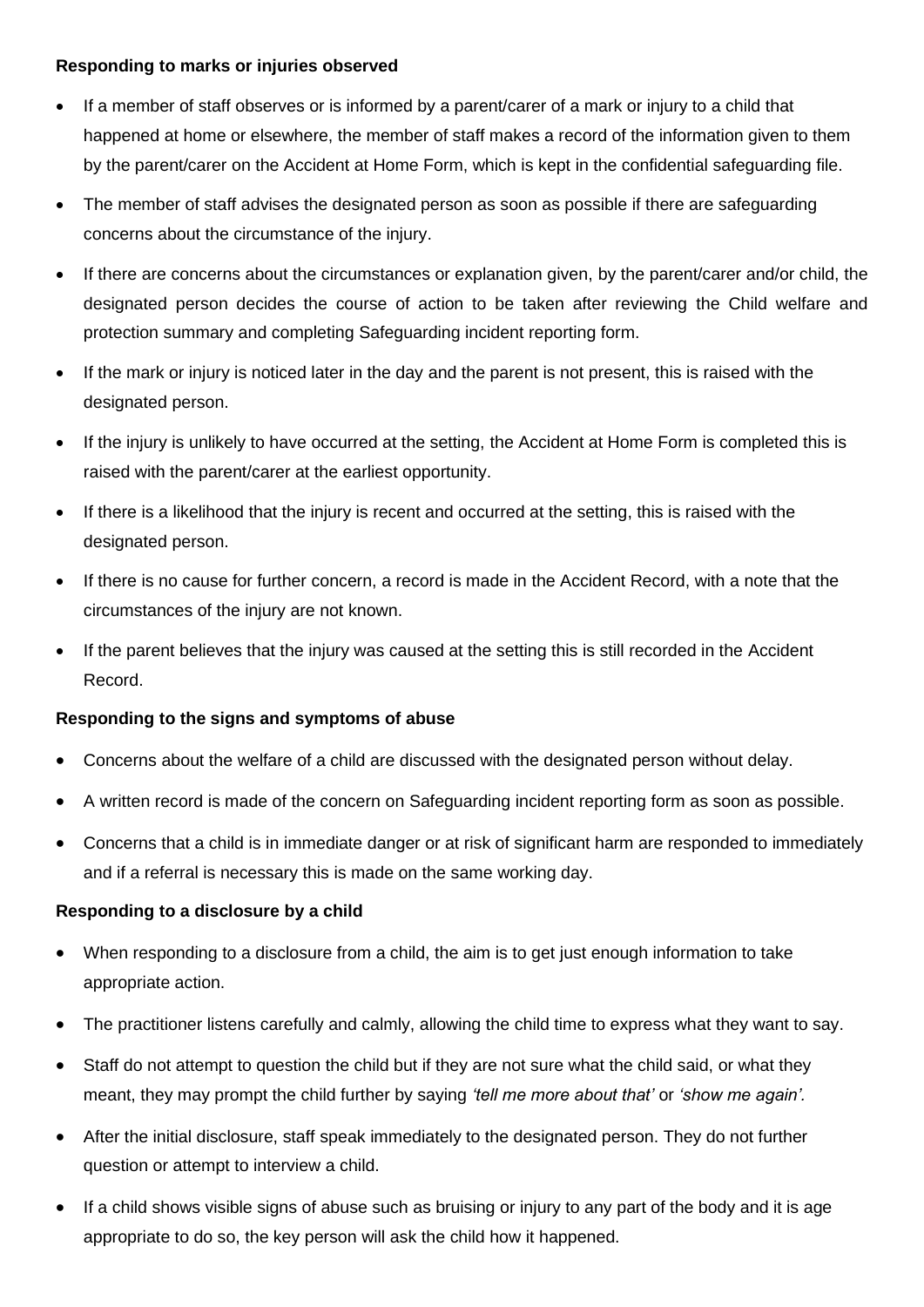- When recording a child's disclosure on Safeguarding incident reporting form, their exact words are used as well as the exact words with which the member of staff responded.
- If marks or injuries are observed, these are recorded on a body diagram.

# **Decision making (all categories of abuse)**

- The designated person makes a professional judgement about referring to other agencies, including MASH using the|MK Together Levels of Need threshold document, [https://www.mktogether.co.uk/wp](https://www.mktogether.co.uk/wp-content/uploads/2020/09/fv_MK-Levels-of-Need-July-2020.pdf)[content/uploads/2020/09/fv\\_MK-Levels-of-Need-July-2020.pdf](https://www.mktogether.co.uk/wp-content/uploads/2020/09/fv_MK-Levels-of-Need-July-2020.pdf) :
	- Level 1: Child's needs are being met. Universal support.
	- Level 2: Universal Plus. Additional professional support is needed to meet child's needs.
	- Level 3: Universal Partnership Plus. Targeted Early Help. Coordinated response needed to address multiple or complex problems.
	- Level 4: Specialist/Statutory intervention required. Children in acute need, likely to be experiencing, or at risk of experiencing significant harm.
- Staff are alert to indicators that a family may benefit from early help services and should discuss this with the designated person, also completing Safeguarding incident reporting form if they have not already done so.

# **Seeking consent from parents/carers to share information before making a referral for early help (Tier 2/3\*)**

Parents are made aware of the setting's Privacy Notice which explains the circumstances under which information about their child will be shared with other agencies. When a referral for early help is necessary, the designated person must always seek consent from the child's parents to share information with the relevant agency.

- If consent is sought and withheld and there are concerns that a child may become at risk of significant harm without early intervention, there may be sufficient grounds to over-ride a parental decision to withhold consent.
- If a parent withholds consent, this information is included on any referral that is made to the MASH. In these circumstances a parent should still be told that the referral is being made beforehand (unless to do so may place a child at risk of harm).

*\*Tier 2: Children with additional needs, who may be vulnerable and showing early signs of abuse and/or neglect; their needs are not clear, not known or not being met. Tier 3: Children with complex multiple needs, requiring specialist services in order to achieve or maintain a satisfactory level of health or development or to prevent significant impairment of their health and development and/or who are disabled.*

## **Informing parents when making a child protection referral**

In most circumstances consent will not be required to make a child protection referral, because even if consent is refused, there is still a professional duty to act upon concerns and make a referral. When a child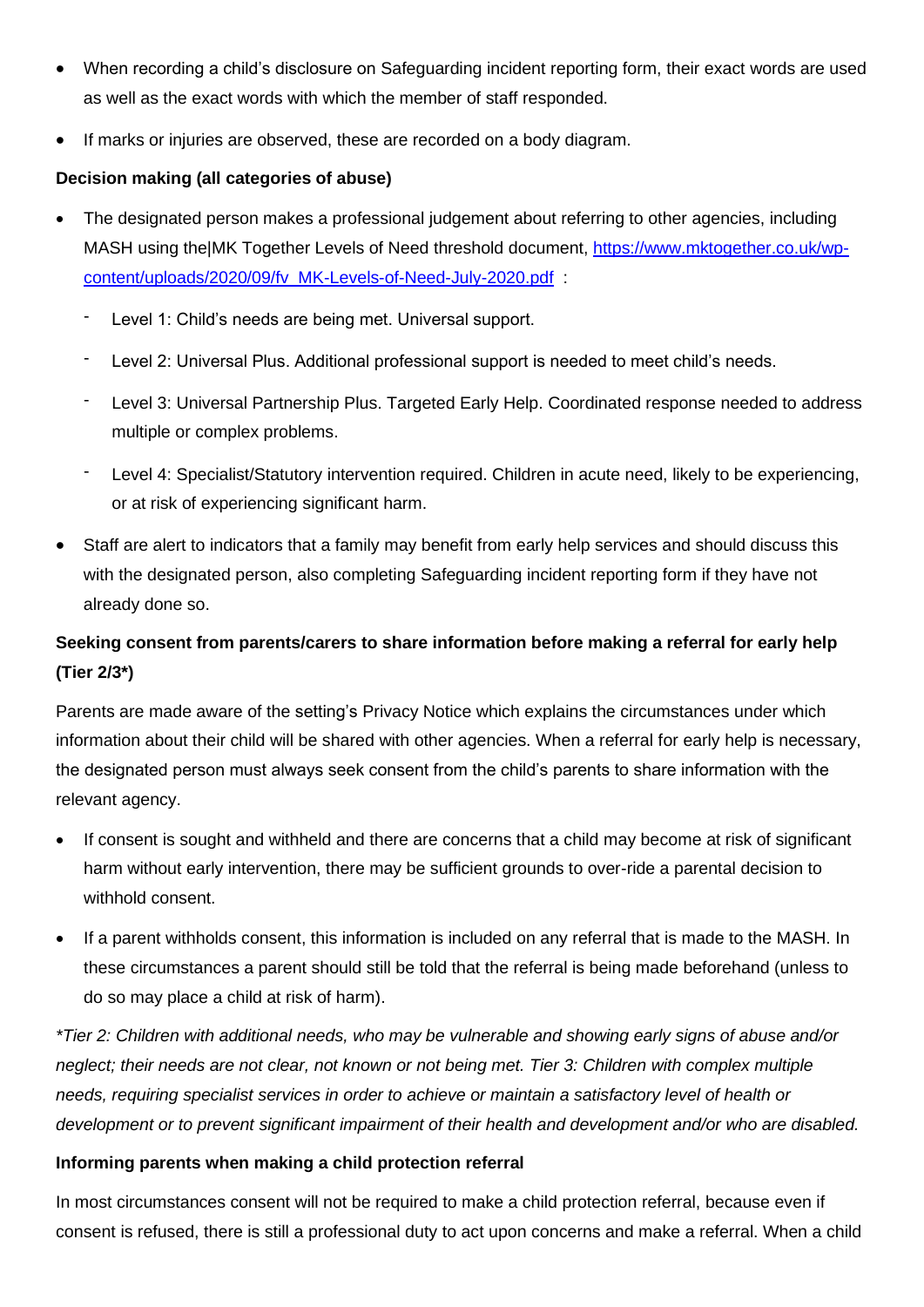protection referral has been made, the designated person contacts the parents (only if agreed with MASH) to inform them that a referral has been made, indicating the concerns that have been raised, unless MASH advises that the parent should not be contacted until such time as their investigation, or the police investigation, is concluded. Parents are not informed prior to making a referral if:

- there is a possibility that a child may be put at risk of harm by discussion with a parent/carer, or if a serious offence may have been committed, as it is important that any potential police investigation is not jeopardised
- there are potential concerns about sexual abuse, fabricated illness, FGM or forced marriage
- contacting the parent puts another person at risk; situations where one parent may be at risk of harm, e.g. domestic abuse; situations where it has not been possible to contact parents to seek their consent may cause delay to the referral being made

The designated person makes a professional judgment regarding whether consent (from a parent) should be sought before making a child protection referral as described above. They record their decision about informing or not informing parents along with an explanation for this decision. Advice will be sought from MASH if there is any doubt. Advice can also be sought from the designated officer.

## **Referring**

- The designated person or back-up follows their Milton Keynes Safeguarding Partnership procedures for making a referral.
- If the designated person or their back-up is not on site, the most senior member of staff present takes responsibility for making the referral to MASH.
- If a child is believed to be in immediate danger, or an incident occurs at the end of the session and staff are concerned about the child going home that day, then the Police and/or MASH are contacted immediately.
- If the child is 'safe' because they are still in the setting, and there is time to do so, the senior member of staff contacts the setting's designated officer for support.
- Arrangements for cover (as above) when the designated person and back-up designated person are not on-site are agreed in advance by the setting manager and clearly communicated to all staff.

# **Further recording**

- Information is recorded using Safeguarding incident reporting form, and a short summary entered on Child welfare and protection summary**.** Discussion with parents and any further discussion with MASH and/or social care is recorded**.** If recording a conversation with parents that is significant, regarding the incident or a related issue, parents are asked to sign and date it a record of the conversation. It should be clearly recorded what action was taken, what the outcome was and any follow-up.
- If a referral was made, copies of all documents are kept and stored securely and confidentially in the confidential safeguarding file.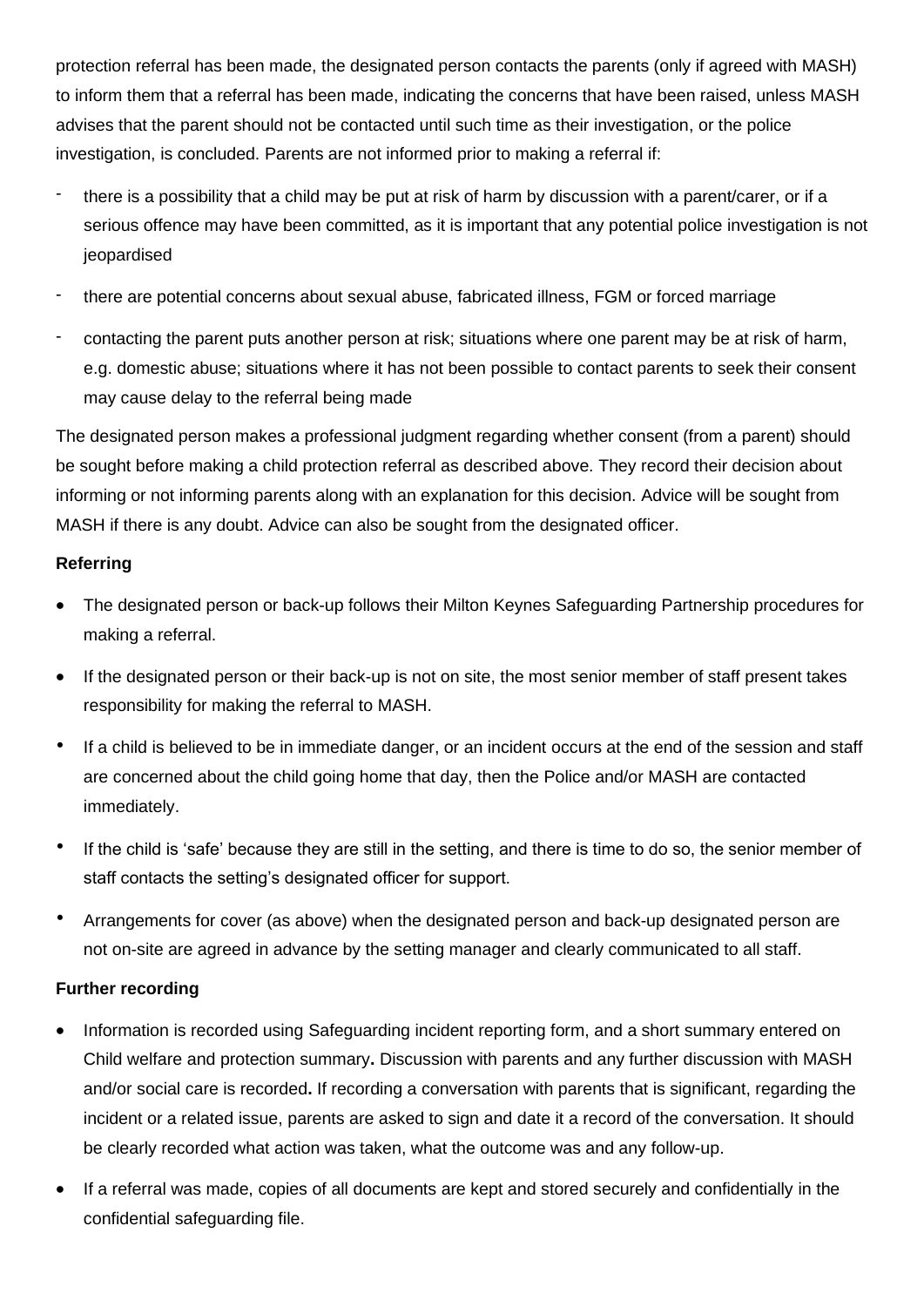- Each member of staff/volunteer who has witnessed an incident or disclosure should also make a written statement on Safeguarding incident reporting form, as above.
- The referral is recorded on Child welfare and protection summary.
- Follow up phone calls to or from MASH and/or social care are recorded in the confidential safeguarding file; with date, time, the name of the social care worker and what was said.
- Safeguarding records are kept up to date and made available for confidential access by the designated person to allow continuity of support during closures or holiday periods.
- The designated person is responsible for reporting serious child protection incidents to the designated officer.

### **Professional disagreement/escalation process**

- If a practitioner disagrees with a decision made by the designated person not to make a referral to MASH they must initially discuss and try to resolve it with them.
- If the disagreement cannot be resolved with the designated person and the practitioner continues to feel a safeguarding referral is required, then they discuss this with the designated officer.
- If the disagreement still remains unresolved and the practitioner continues to feel a safeguarding referral is required, they make a referral to MASH.
- If issues cannot be resolved the whistle-blowing policy should be used, as set out below.
- Supervision sessions are also used to discuss concerns but this must not delay making safeguarding referrals.

## **Whistleblowing**

The whistle blowing procedure must be followed in the first instance if:

- a criminal offence has been committed, is being committed or is likely to be committed
- a person has failed, is failing or is likely to fail to comply with any legal obligation to which he or she is subject. This includes non-compliance with policies and procedures, breaches of EYFS and/or registration requirements
- a miscarriage of justice has occurred, is occurring or is likely to occur
- the health and safety of any individual has been, is being or is likely to be endangered
- the working environment has been, is being or is likely to be damaged;
- that information tending to show any matter falling within any one of the preceding clauses has been, is being or is likely to be deliberately concealed

There are 2 stages to raising concerns as follows: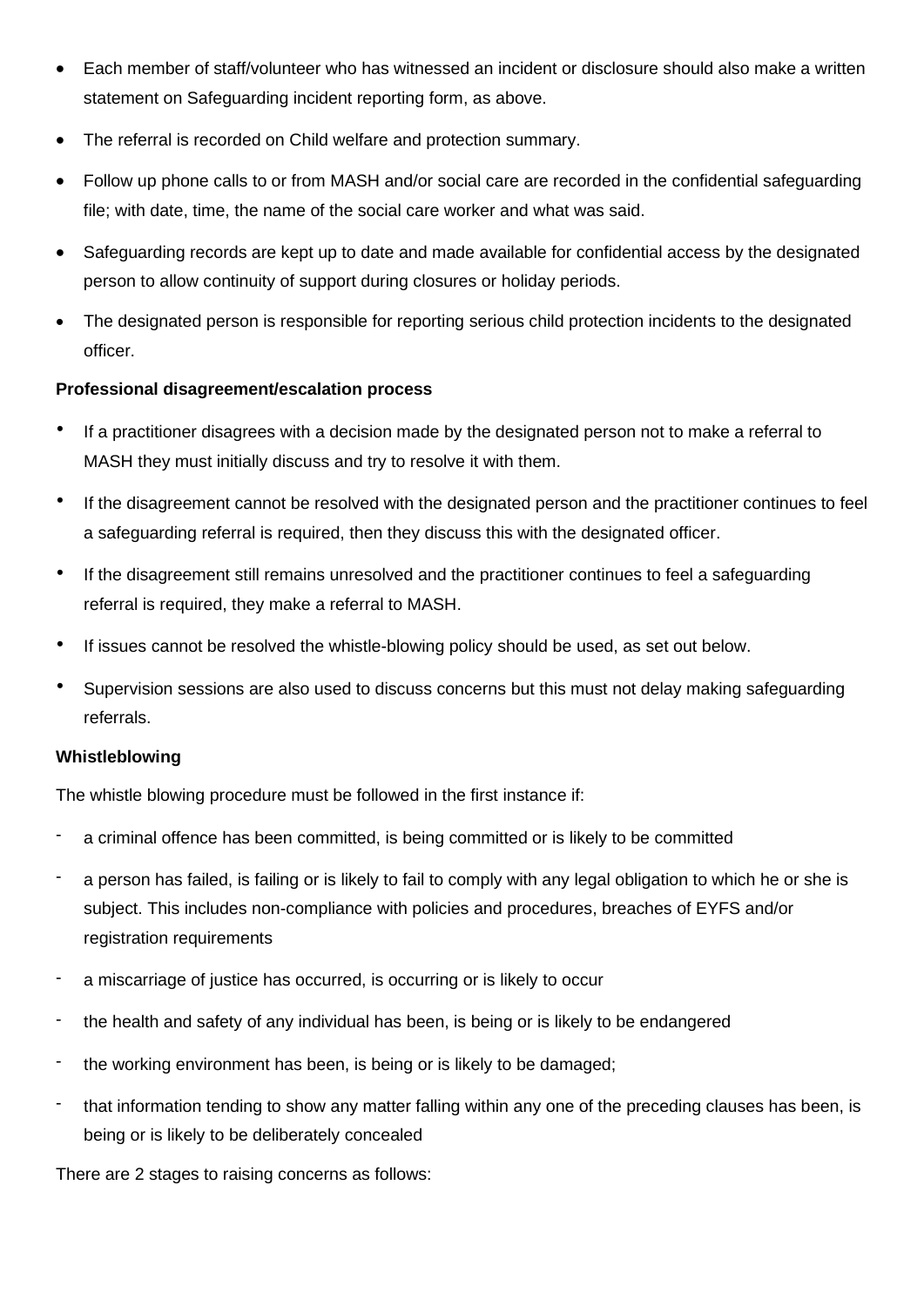- 1. If staff wish to raise or discuss any issues which might fall into the above categories, they should normally raise this issue with their manager/Designated Person.
- 2. Staff who are unable to raise the issue with their manager/Designated Person should raise the issue with the Designated Officer.

Ultimately, if an issue cannot be resolved and the member of staff believes a child remains at risk because the setting or the local authority have not responded appropriately, the NSPCC have introduced a whistleblowing helpline 0800 028 0285 for professionals who believe that:

- their own or another employer will cover up the concern
- they will be treated unfairly by their own employer for complaining
- if they have already told their own employer and they have not responded

### **Female genital mutilation (FGM)**

Practitioners should be alert to symptoms that would indicate that FGM has occurred, or may be about to occur, and take appropriate safeguarding action. Designated persons should contact the police immediately as well as refer to MASH if they believe that FGM may be about to occur.

It is illegal to undertake FGM or to assist anyone to enable them to practice FGM under the Female Genital Mutilation Act 2003, it is an offence for a UK national or permanent UK resident to perform FGM in the UK or overseas. The practice is medically unnecessary and poses serious health risks to girls. FGM is mostly carried out on girls between the ages of 0-15, statistics indicate that in half of countries who practise FGM girls were cut before the age of 5. Milton Keynes Safeguarding Partnership guidance must be followed in relation to FGM, and the designated person is informed regarding specific risks relating to the culture and ethnicity of children who may be attending their setting and shares this knowledge with staff.

Symptoms of FGM in very young girls may include difficulty walking, sitting or standing; painful urination and/or urinary tract infection; urinary retention; evidence of surgery; changes to nappy changing or toileting routines; injury to adjacent tissues; spends longer than normal in the bathroom or toilet; unusual and /or changed behaviour after an absence from the setting (including increased anxiety around adults or unwillingness to talk about home experiences or family holidays); parents are reluctant to allow child to undergo normal medical examinations; if an older sibling has undergone the procedure a younger sibling may be at risk; discussion about plans for an extended family holiday

#### **Further guidance**

NSPCC 24-hour FGM helpline: 0800 028 3550 or email [fgmhelp@nspcc.org.uk](mailto:fgmhelp@nspcc.org.uk)

Government help and advice: [www.gov.uk/female-genital-mutilation](http://www.gov.uk/female-genital-mutilation)

#### **Children and young people vulnerable to extremism or radicalisation**

Early years settings, schools and local authorities have a duty to identify and respond appropriately to concerns of any child or adult at risk of being drawn into terrorism. Milton Keynes Safeguarding Partnership has procedures which cover how professionals should respond to concerns that children or young people may be at risk of being influenced by or being made vulnerable by the risks of extremism.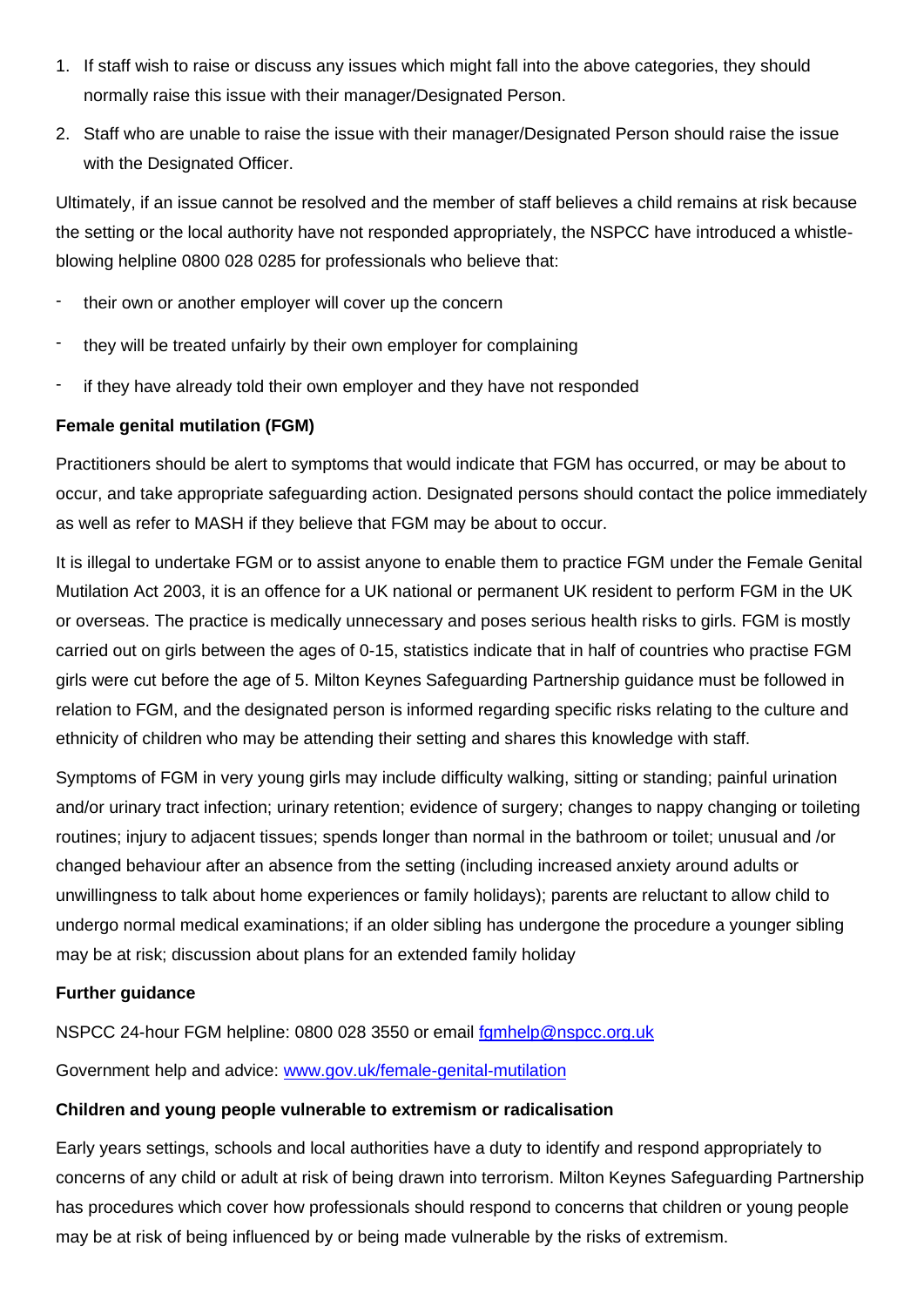There are potential safeguarding implications for children and young people who have close or extended family or friendship networks linked to involvement in extremism or terrorism.

- The designated person is required to familiarise themselves with Milton Keynes Safeguarding Partnership procedures, as well as online guidance including:
	- Channel Duty guidance: Protecting people vulnerable to being drawn into terrorism [www.gov.uk/government/publications/channel-and-prevent-multi-agency-panel-pmap-guidance](http://www.gov.uk/government/publications/channel-and-prevent-multi-agency-panel-pmap-guidance)
	- Prevent Strategy (HMG 2011) [www.gov.uk/government/publications/prevent-strategy-2011](http://www.gov.uk/government/publications/prevent-strategy-2011)
	- The prevent duty: for schools and childcare providers [www.gov.uk/government/publications/protecting-children-from-radicalisation-the-prevent-duty](http://www.gov.uk/government/publications/protecting-children-from-radicalisation-the-prevent-duty)
- The designated person should follow Milton Keynes Safeguarding Partnership guidance in relation to how to respond to concerns regarding extremism and ensure that staff know how to identify and raise any concerns in relation to this with them.
- The designated person will refer concerns about risks of extremism/radicalisation to the Police and MASH, consideration for referral to the Channel programme may be appropriate in some cases
- The designated person should also ensure that they and all other staff working with children and young people understand how to recognise that someone may be at risk of violent extremism.
- The designated person also ensures that all staff complete *The Prevent Duty in an Early Years Environment* and *Understanding Children's Rights* and *Equality and Inclusion in Early Years Settings* online EduCare courses*.*
- If available in the area, the designated person should complete WRAP (or equivalent) training and support staff to access the training as offered by local authorities. WRAP training covers local arrangements for dealing with concerns that a child may be at risk of extremism and/or radicalisation.
- The designated person should understand the perceived terrorism risks in relation to the area that they deliver services in.

## **Parental consent for radicalisation referrals**

Milton Keynes Safeguarding Partnership procedures are followed in relation to whether parental consent is necessary prior to making a referral about a concern that a child or adult may be at risk of being drawn into terrorism. It is good practice to seek the consent of the person, or for very young children, the consent of their parent/carer prior to making a referral, but it is not a requirement to seek consent before referring a concern regarding possible involvement in extremism or terrorism if it may put a child at risk, or if an offence may have been or may be committed. Advice should be sought from line managers and local agencies responsible for safeguarding, as to whether or not consent should be sought on a case-by-case basis. Designated persons should be mindful that discussion regarding potential referral due to concerns may be upsetting for the subject of the referral and their family. Initial advice regarding whether an incident meets a threshold for referral can be sought from MASH without specific details such as names of the family being given in certain circumstances.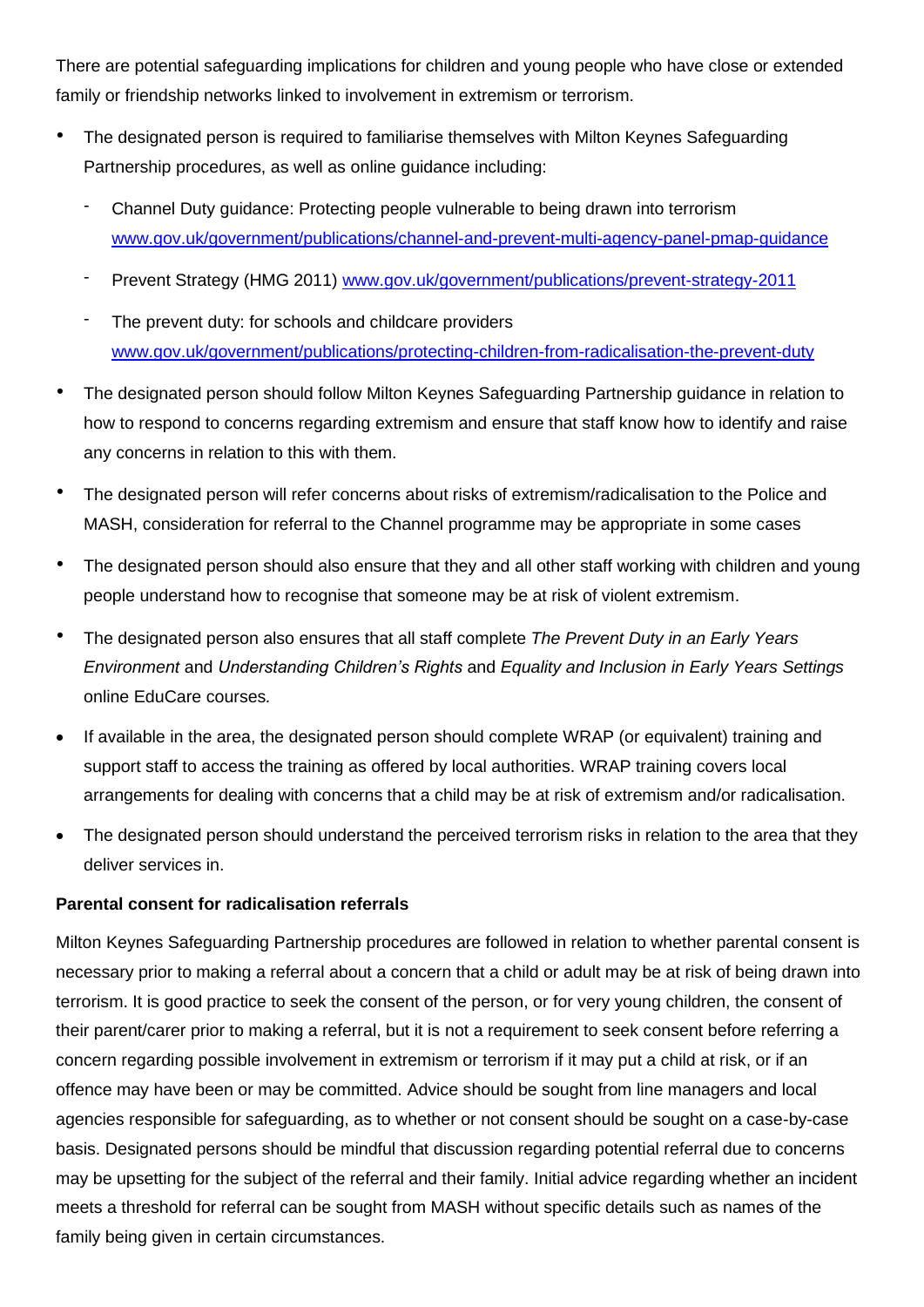Consent is required prior to any individual engaging with a Channel intervention. Consent is usually sought by Channel partners, but Milton Keynes Safeguarding Partnership procedures should be followed regarding this.

If there is a concern that a person is already involved in terrorist activity this must be reported to the Anti-Terrorist Hot Line 0800 789 321-Text/phone 0800 0324 539. Police can be contacted on 101.

## **Concerns about children affected by gang activity/serious youth violence**

Practitioners should be aware that children can be put at risk by gang activity, both through participation in and as victims of gang violence. Whilst very young children will be very unlikely to become involved in gang activity they may potentially be put at risk by the involvement of others in their household in gangs, such as an adult sibling or a parent/carer. Designated persons should be familiar with their Milton Keynes Safeguarding Partnership guidance and procedures in relation to safeguarding children affected by gang activity and ensure this is followed where relevant.

## **Forced marriage/Honour based violence**

Forced marriage is a marriage in which one or both spouses do not consent to the marriage but are forced into it. Duress can include physical, psychological, financial, sexual and emotional pressure. In the cases of some vulnerable adults who lack the capacity to consent coercion is not required for a marriage to be forced. A forced marriage is distinct from an arranged marriage. An arranged marriage may have family involvement in arranging the marriages, but crucially the choice of whether to accept the arrangement remains with the prospective spouses.

Forced marriage became criminalised in 2014. There are also civil powers for example a Forced Marriage Protection Order to protect both children and adults at risk of forced marriage and offers protection for those who have already been forced into marriage.

Risks in relation to forced marriage are high and it is important that practitioners ensure that anyone at risk of forced marriage is not put in further danger. If someone is believed to be at risk it is helpful to get as much practical information as possible, bearing in mind the need for absolute discretion, information that can be helpful will include things likes, names, addresses, passport numbers, national insurance numbers, details of travel arrangements, dates and location of any proposed wedding, names and dates of birth of prospective spouses, details of where and with whom they may be staying etc. Forced marriage can be linked to honour-based violence, which includes assault, imprisonment and murder. Honour based violence can be used to punish an individual for undermining what the family or community believes to be the correct code of behaviour.

In an emergency police should be contacted on 999.

Forced Marriage Unit can be contacted either by professionals or by potential victims seeking advice in relation to their concerns. The contact details are below.

- Telephone: +44 (0) 20 7008 0151
- Email: [fmu@fco.gov.uk](mailto:fmu@fco.gov.uk)
- Email for outreach work: [fmuoutreach@fco.gov.uk](mailto:fmuoutreach@fco.gov.uk)